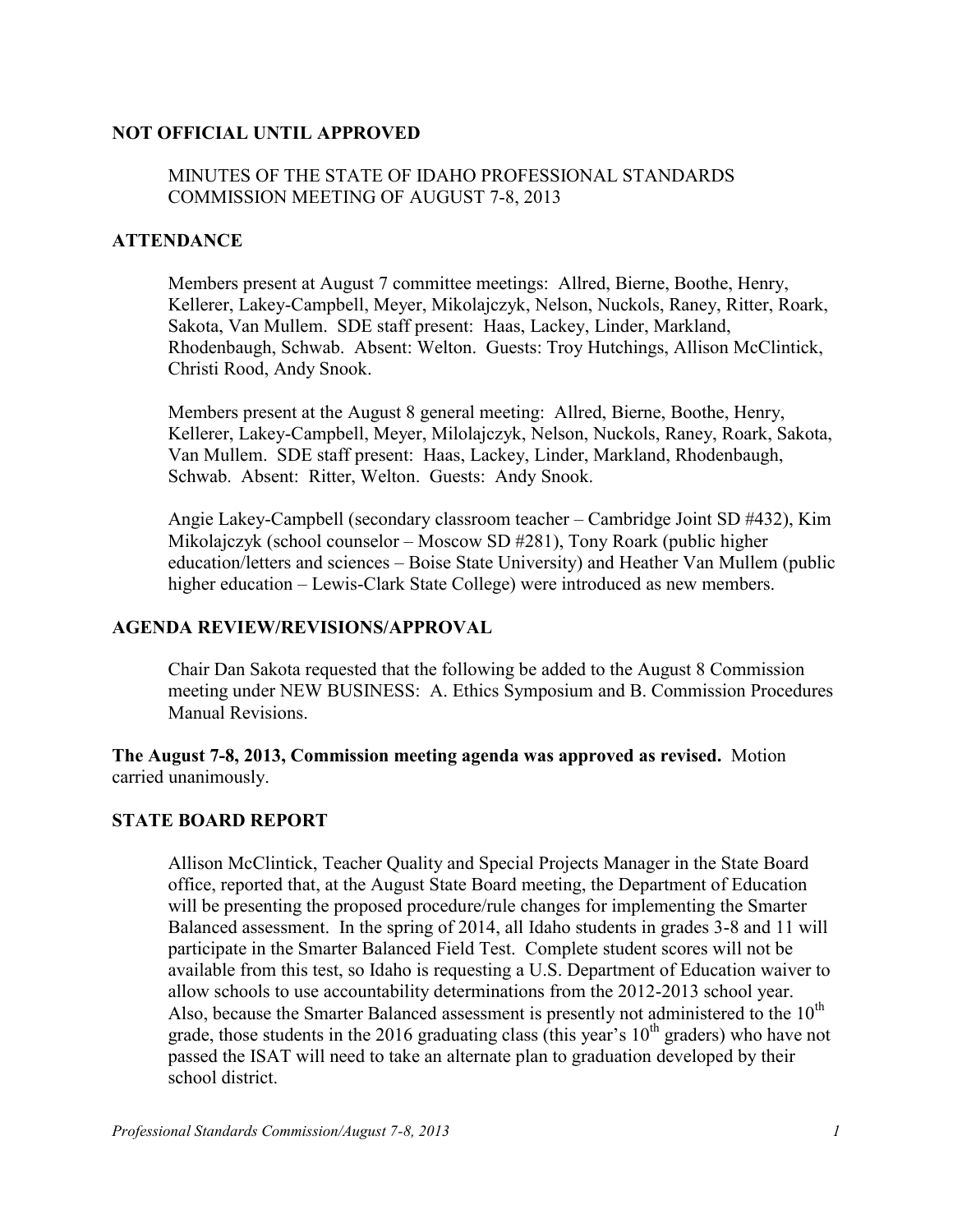Additional rules that the department is presenting address the following. Students will be able to take high school courses while still enrolled in middle school/junior high and meet the content and credit requirements for graduation where applicable. New rule language was also introduced to ensure students meet the new requirement of taking a math class during the senior year. The new language provides that summer school prior to the senior year is to be counted as part of the school year.

Allison also reported that through the College Access Challenge Grant, the Collaborative Counselor Training Initiative (CCTI) is offered at no cost to participants. This is an online course that teaches strategies for school counselors in career and academic counseling. It is designed as three distinct modules for professional development credit. Module One begins on September 30; Module Two on November 4; and Module Three on January 27.

### **CONSIDERATION OF STIPULATIONS/FINAL ORDERS BY FULL COMMISSION**

Deputy Attorney General Andy Snook presented a proposed Findings of Fact, Conclusions of Law, and Final Order for consideration by the Commission. Andy reviewed the content of the proposed order and answered questions from Commission members. He also recommended the adoption of the proposed Findings of Fact and Conclusions of Law as presented and that the Commission enter an order permanently revoking the certificate of Tara Bagley based upon her alleged misconduct.

**M/S (Kellerer/Raney): To accept the proposed Findings of Fact and Conclusions of Law as written and enter the accompanying Final Order in Case #21301 regarding the certificate of Tara Bagley.** Motion carried unanimously. Commission members Bierne, Henry, Meyer, Nelson, Ritter, and Sakota were recused from voting.

Andy Snook provided the Commission with the Stipulation listed below. The Stipulation for a Letter of Reprimand and the completion of a Commission-approved ethics course by April 1, 2014, was agreed to by the respective respondent and was recommended by Andy Snook and the Executive Committee for adoption by the Commission. The Commission members reviewed the Stipulation at the meeting and, having no questions or requests for discussion, voted as follows:

**M/S (Raney/Allred): To accept the proposed Stipulation as written and enter the accompanying Consent Order in Case #21302 regarding the certificate of Mark Cicrich.**  Motion carried unanimously. Commission members Bierne, Henry, Meyer, Nelson, Ritter, and Sakota were recused from voting.

Andy Snook provided the Commission with the Stipulation listed below. The Stipulation for a Letter of Reprimand and the completion of an ethics course by April 1, 2014, was agreed to by the respective respondent and was recommended by Andy Snook and the Executive Committee for adoption by the Commission. The Commission members reviewed the Stipulation at the meeting and, having no questions or requests for discussion, voted as follows: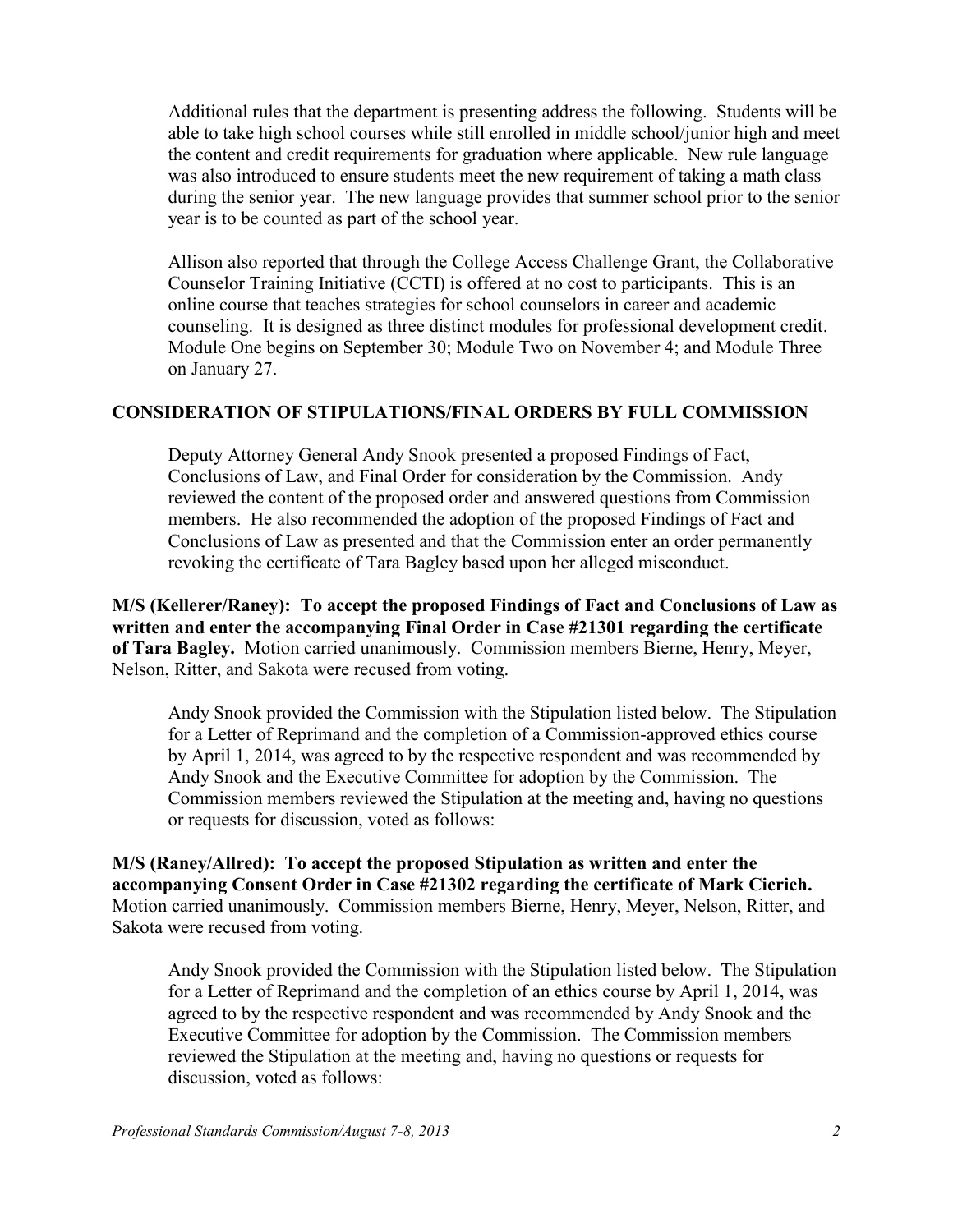**M/S (Kellerer/Raney): To accept the proposed Stipulation as written and enter the accompanying Consent Order in Case #21310 regarding the certificate of Melissa Allen.**  Motion carried unanimously. Commission members Bierne, Henry, Meyer, Nelson, Ritter, and Sakota were recused from voting.

Andy Snook provided the Commission with the Stipulation listed below. The Stipulation for a Letter of Reprimand was agreed to by the respective respondent and was recommended by Andy Snook and the Executive Committee for adoption by the Commission. The Commission members reviewed the Stipulation at the meeting and, having no questions or requests for discussion, voted as follows:

**M/S (Van Mullem/Lakey-Campbell): To accept the proposed Stipulation as written and enter the accompanying Consent Order in Case #21303 regarding the certificate of Sara Klure.** Motion carried unanimously. Commission members Bierne, Henry, Meyer, Nelson, Ritter, and Sakota were recused from voting. Raney abstained.

Andy Snook provided the Commission with the Stipulation listed below. The Stipulation for an Indefinite Suspension of the respondent's certificate pending his completion of an ethics course approved by the Commission as well as a classroom management course which would be a 2 to 3 credit university course were agreed to by the respective respondent and were recommended by Andy Snook and the Executive Committee for adoption by the Commission. The Commission members reviewed the Stipulation at the meeting and, having no questions or requests for discussion, voted as follows:

**M/S (Mikolajczyk/Roark): To accept the proposed Stipulation as written and enter the accompanying Consent Order in Case #21304 regarding the certificate of Jeffrey DeJean.**  Motion carried unanimously. Commission members Bierne, Henry, Meyer, Nelson, Ritter, and Sakota were recused from voting. Raney abstained.

## **ETHICS PRESENTATION**

Dr. Troy Hutchings, national expert on teacher-student sexual misconduct, made an extensive presentation to the Commission. He explained that teachers use their caring, empathetic, and approachable natures to engage students in learning and in feeling valued at school. In addition, teachers make within 3,000 and 5,000 decisions a day. Teachers can become especially vulnerable to poor decision-making when they suffer some kind of personal crisis. Most teachers who have physical/verbal sexual relationships with students are not perverts or pedophiles; they are by and large exemplary teachers in school or teacher-of-the-year types who take small, innocuous steps down a slippery ethical slope and do not even realize they are violating the boundaries of professional practice.

Hutchings, whose work is in prevention strategies, believes that ethics training is the key to fighting teachers' sexual misconduct. Most teacher education programs are not addressing the issue of ethical decision-making, as is done in other fiduciary professions such as psychology, law, medicine, and counseling at the preservice, initial licensure, and licensure maintenance levels. He feels that the teaching profession has not made a clear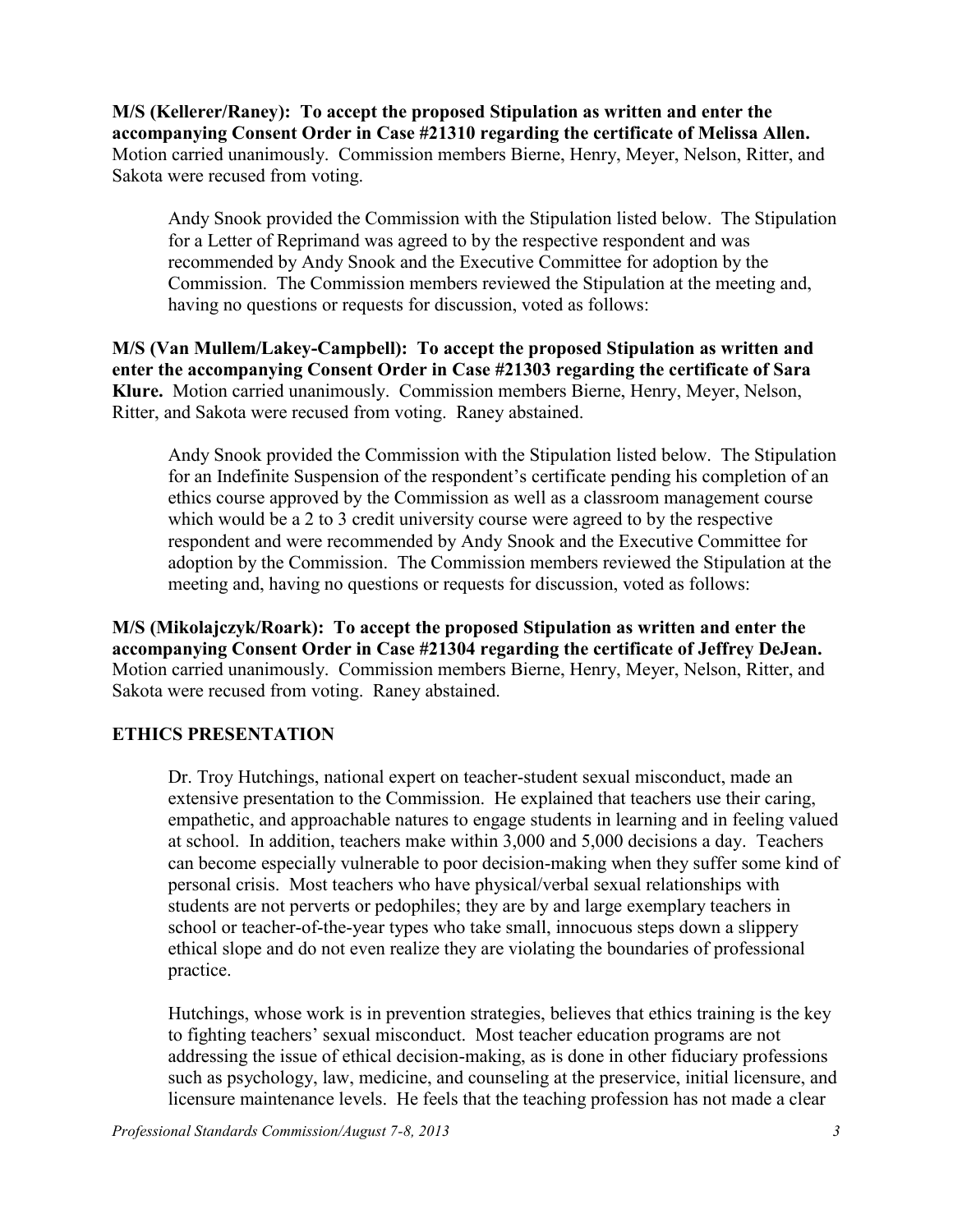distinction between dispositions, conduct, statutes, and an ethical framework for decision-making.

Educational policy comes about through a complicated, 3-5 year process. Initial research must be conducted to support the development of a national code of ethics; ethics standards must be written; an ethics assessment must be developed that aligns with the standards; and teacher education programs must incorporate the ethics standards into their programs. In recent years Educational Testing Service (ETS) has been approached by 19 states wanting to assess teachers on ethics. A year ago, ETS convened a meeting of teaching profession leaders and representatives of organizations undergirding the profession. Out of that meeting emerged a plan to develop a national, professional code of ethics (not code of conduct; there is a difference) – absolute guiding principles to direct teachers' decision-making and in which they can be trained/assessed. Hutchings has been conducting the largest qualitative study in our country's history on educator ethics to support the development of the code of ethics that addresses the continuum of educator responsibility from preservice through retirement. Additionally, four states in the country are moving in the same general direction of ethical decision-making – Iowa, Montana, Hawaii, and Georgia. The National Association of State Directors of Teacher Education and Certification (NASDTEC) has been leading the national charge the last 4- 5 years by including this topic on their Professional Practices Institute agenda.

In his research, Hutchings traveled to different locations in 7 states and facilitated 3-hour focus groups of 92 educators each. In each focus group, the educators were first asked semi-structured questions and then were given opportunity to talk about ethical dilemmas they face as educators. The focus group sessions were recorded and transcribed. Participants were between ages of 30-49; were the most experienced teachers in the profession; 73 percent were female and 27 percent were male; 70 percent were Caucasian (which is typical of the nation); 57 percent had a masters of education degree or higher; 35 percent were university-based graduate students for initial licensure; 40 percent went through a teacher preparation program; 39 percent taught in a suburban setting; 42 percent in an urban setting; 91 percent were traditional public K-12 teachers and the remainder were charter school/private school teachers; and none of the educators were paid for their focus group efforts. There were teachers represented who taught on reservations; in Mennonite communities; in inner city Los Angeles; in rural areas; in jails/juvenile correction facilities; on the border in Texas (ESL issues); and in inner city Miami (horrific gang violence). In high poverty areas, the teachers' role as a surrogate parent is higher and more complex than in a wealthy, affluent area. Educators were equally split between elementary and secondary (with a variety of teaching disciplines represented) but met in separate focus groups.

The research has revealed that teacher ethical dilemmas occur equally in the classroom and non-classroom (courts have collectively said teachers are teachers inside and outside school); biggest ethical dilemma in the classroom is maintaining equity – trying to avoid helping one student at the expense of another; the majority of participants (unless they were business majors) had no preservice preparation in education law and ethics; some participants felt prepared in education law and ethics because of their personal morality (raised in a great home, religious beliefs, I just know better, etc.) (Hutchings noted that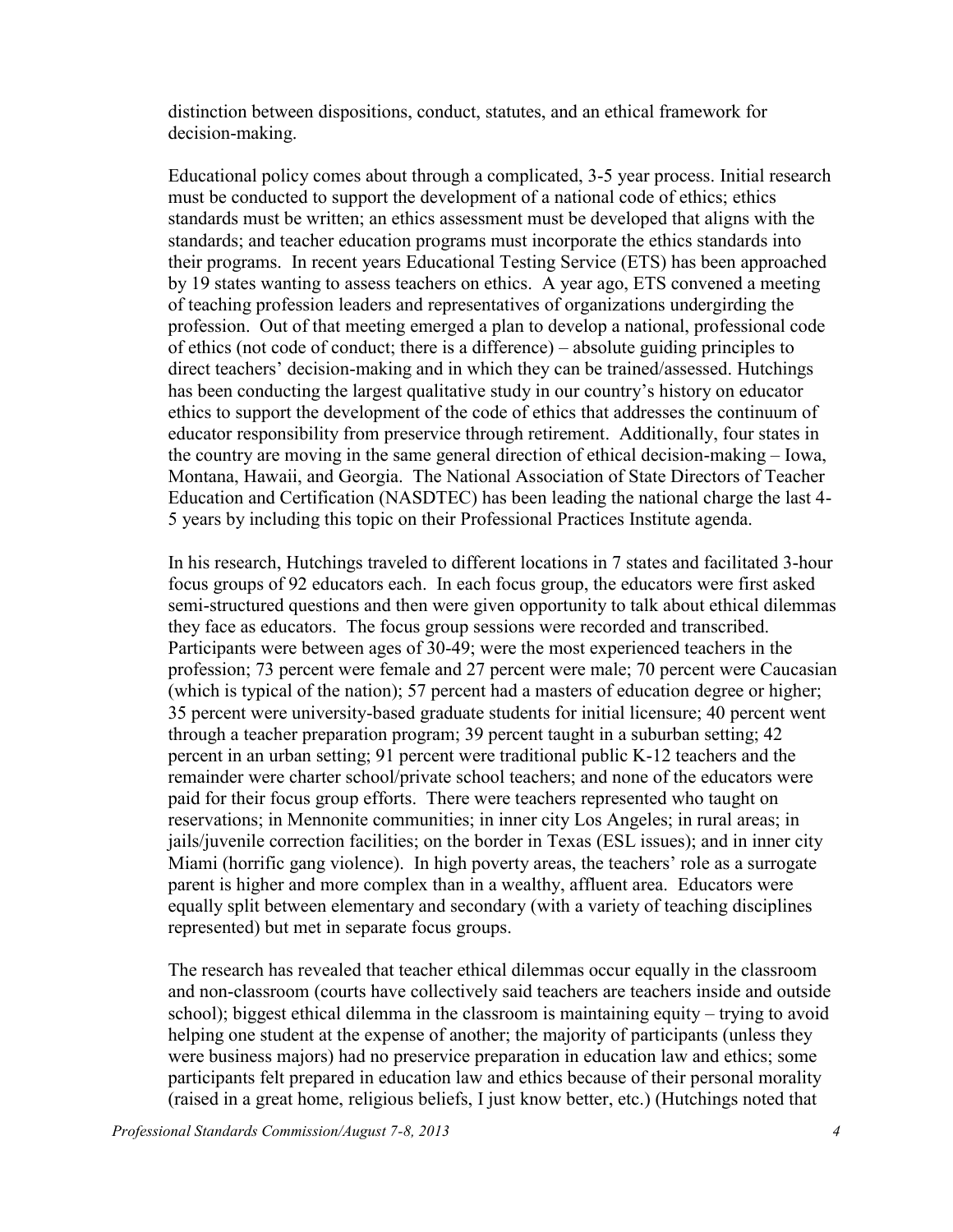personal moral language is completely different than a common ethical way of dealing with people); special education teachers had preparation in education law, but they still did not know the policy/statutes in their own states; and many learned education law and ethics because they had broken the rules or intrinsic, unwritten norms. Acquisitional knowledge of education law during the participants' careers amounted to district check box training/acknowledgement that was received at the beginning of each school year and had to be returned to the principal by noon. The material was never read, and participants were unaware of what it said. Those who received graduate degrees in education, especially administration, are teaching better than 100 percent of the population of currently practicing teachers. Those in administration, however, had the mandatory one course in education law, which only covers the importance of court cases. All participants did not feel prepared as beginning teachers, but their classroom experiences better prepared them. Three-fourths of the participants said the expectations of their schools was not only moving achievement but their personal growth, extra-curricular activities, serving as counselors/surrogate parents, and solving students' problems.

As the research shows, elementary teachers had more ethical dilemmas involving parents/perceived parental errors in treating children, and secondary teachers had more competing tensions in relationships with students or responding to student conduct. Secondary teachers also had a staggering distrust of administration. Elementary teachers had 92 percent of the ethical dilemmas involving colleagues. When asked if they would approach a colleague regarding inappropriate decision-making in a school setting, 100 percent of the participants would not; they felt it was the principal's job. When asked if they would approach a colleague about decision-making in the colleague's personal life that might impact his/her effectiveness as a teacher, 100 percent of the participants would not. (Hutchings noted that any profession that does not regulate its own is not a profession; every code of ethics in other professions addresses this issue.) Cooperating teachers are not comfortable holding student teachers accountable; they are unsure of the ethical implications themselves. The malicious culture of gossip/slander in schools keeps teachers from being honest about the ethical dilemmas they are being faced with; they do not go to colleagues or building managers/principals (too busy, worried about numbers, do not trust them) for assistance with their dilemmas; some go to their parents or spouses. By and large, teachers really care and are really heroic; even when they make the wrong decisions, they make them for the right reasons.

For the next phase of this educational policy-building project, the research findings will likely be presented to the National Education Association (NEA). NEA will then be asked to do a survey of 10,000 teachers to back up the research results.

### **APPROVAL OF MINUTES**

**M/S (Mantle-Bromley/Henry): To approve the June 4-5, 2013, Commission meeting minutes as printed.** Motion carried unanimously. Bierne abstained.

### **AUTHORIZATIONS COMMITTEE**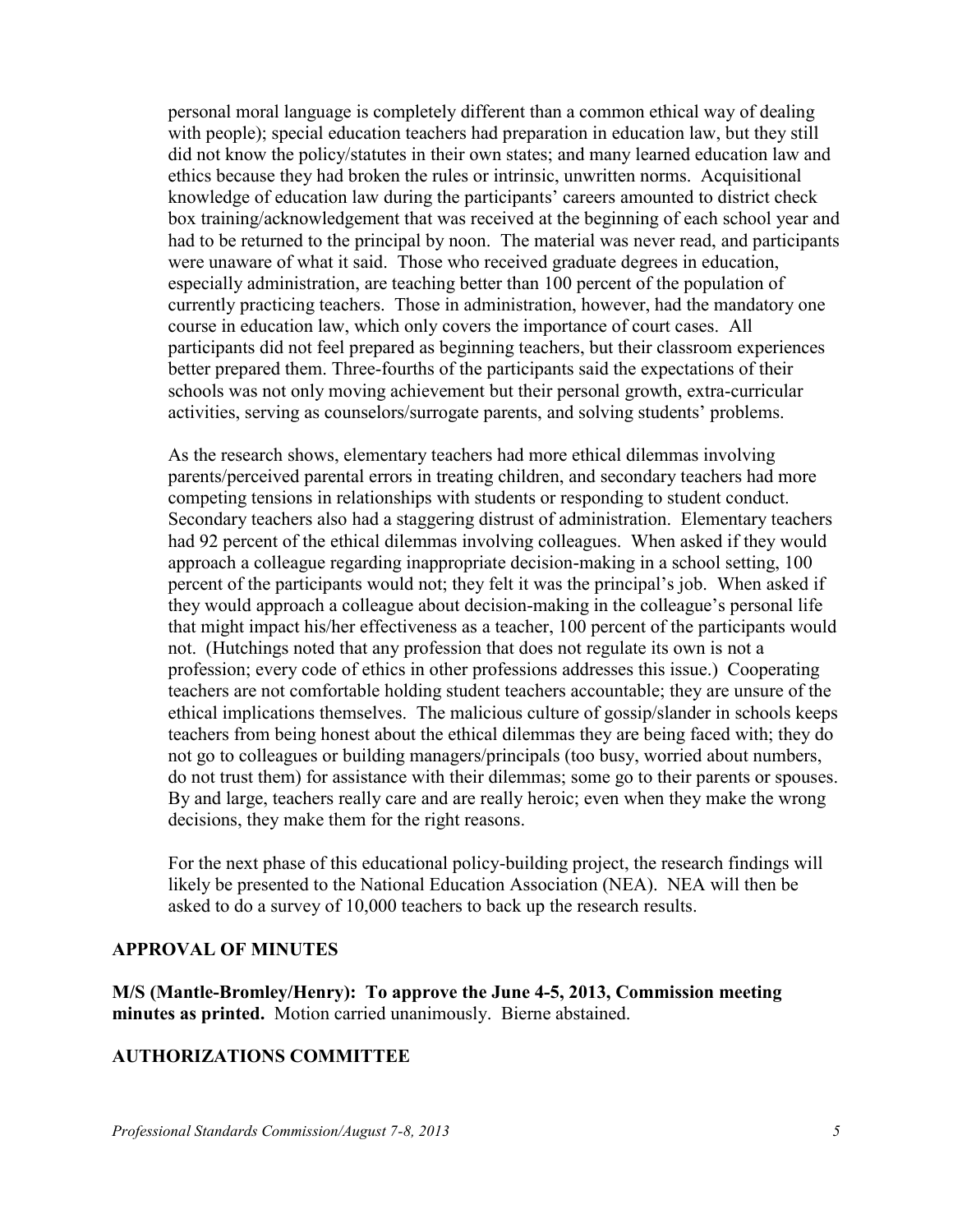Chair Mikki Nuckols reported that the Authorizations Committee recommended that the Commission approve the following new Teacher to New Certificate/Endorsement requests (for the 2013-2014 school year):

ANTHONY, Ronald, Buhl Joint #412, Superintendent BAUN, Katie, Kuna Joint #3, Communications 6-12 CARBAJAL, Sylvie, Meridian Joint #2, Spanish 6-12 CORNIA, Michele, New Plymouth #372, Birth-Grade 3 DIPLOCK, Phillip, Nampa #131, Principal DUNLAP-MARTIN, Brooke, Kamiah Joint #304, All Subjects K-8 FINLAY, Jennifer, Kellogg Joint #391, Library Media Specialist K-12 FULLER, Matthew, Boise #1, English as a New Language K-12 GARNER, Lorinda, Minidoka County Joint #331, Natural Science/Physics HALL, Julene, Twin Falls #411, Library Media Specialist K-12 HALL, Karen, Kimberly #414, Counselor K-12 HANSEN, Lance, Lewiston #340, Superintendent KACHELMIER, Dennis, Kamiah Joint #304, Mathematics 6-12 LAIR, Erin, Vision Charter School #463, Principal LAUMB, Katy, Minidoka County Joint #331, All Subjects K-8 LEWIS, Jimmy, Kellogg Joint #391, Library Media Specialist K-12 LUSK, Heather, Filer #413, Basic Mathematics 6-12 MANLEY, David, Kamiah Joint #304, Music K-12; Art K-12 MARTIN, John, Kamiah Joint #304, Mathematics 6-12 McMANUS, Melanie, Cassia County Joint #151, Basic Mathematics; PTE Limited Math MILLER, Sandra, Minidoka County Joint #331, Superintendent POST, Belva, Vallivue #139, English as a New Language K-12 ZOLLINGER, Kathy, Cassia County Joint #151, Birth-Grade 3

The Authorizations Committee recommended that the Commission approve the following renewal Teacher to New Certificate/Endorsement requests (for the 2013-2014 school year):

BRADLEY, Charlene, Meridian Joint #2, Generalist K-12 (2) GRAVES, Kathy, Meridian Joint #2, Gifted and Talented K-12 (2) KEMERY, Erica, South Lemhi #292, Superintendent (2) LARSEN, Angela, Meridian Joint #2, Generalist K-12 (2) NORDQUIST, Brett, Meridian Joint #2, Gifted and Talented K-12 (2) RICHINS, Curtis, Minidoka County Joint #331, Limited Mathematics; Basic Mathematics 6-12 (2) VITEK, Amy, Legacy Charter School #462, All Subjects K-8 (2)

The Authorizations Committee approved 2 Provisional Authorizations (for the 2012-2013 school year), 11 Provisional Authorizations (for the 2013-2014 school year) and 4 Content Specialists.

Paula Kellerer expressed concern regarding alternative authorization, school counselors, and the incompatibility of Council for Accreditation of Counseling and Related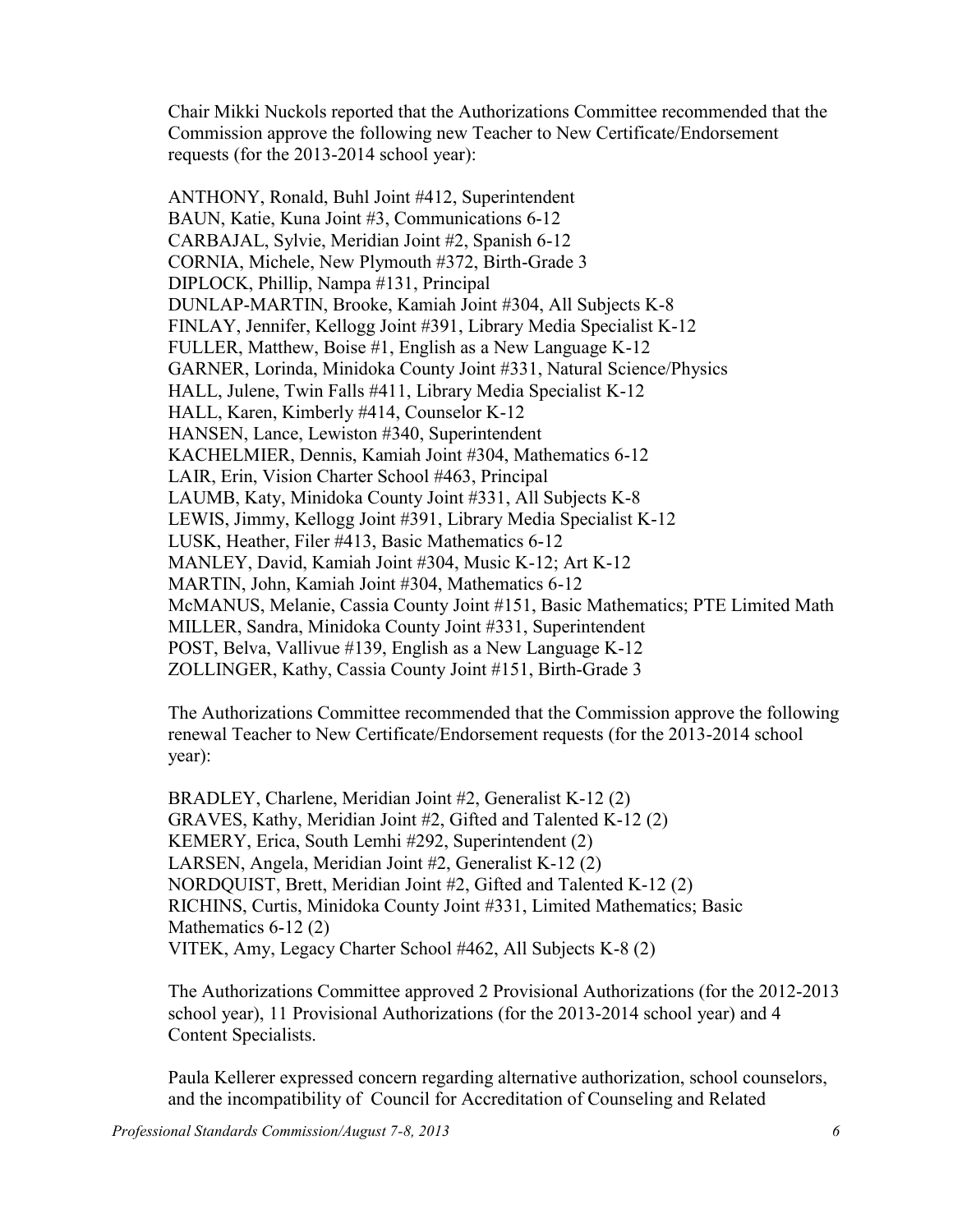Educational Programs (CACREP) program standards (specifically with clinical practice) and creating a plan for alternative authorization. Northwest Nazarene University does not feel that it could create a plan for such a teacher without putting its CACREP accreditation in jeopardy.

## **The Commission ACCEPTED the report of the Authorizations Committee.** Motion carried unanimously.

## **PROFESSIONAL DEVELOPMENT COMMITTEE**

Chair Mikki Nuckols reported that the committee reviewed its current working plan and concluded that no revisions to it were needed. The committee will be exploring the development of a Department of Education website listing of available professional development classes for Idaho educators.

**The Commission ACCEPTED the report of the Professional Development Committee.**  Motion carried unanimously.

## **BUDGET SUBCOMMITTEE**

In Budget Subcommittee Chair Anne Ritter's absence, Katie Rhodenbaugh reported that in May revenue exceeded expenditures by \$8,594, and in June revenue exceeded expenditures by \$20,692. June 30 marked the end of the fiscal year with total expenditure exceeding revenue by \$11,776, and that left an ending cash balance carryover of \$232,986.71. Katie distributed to Commission members a fiscal year lineitem comparison for the past five fiscal years.

**The Commission ACCEPTED the report of the Budget Subcommittee.** Motion carried unanimously.

## **STANDARDS COMMITTEE**

Standards Committee Chair Paula Kellerer reported on the following committee discussion items (unless indicated otherwise):

- 1. The committee discussed the implementation of the \$2,000 annual fee to be assessed of each non-Council for Accreditation of Educator Preparation (CAEP) Idaho institution to partially defray the cost of program approval reviews; possible fee scales; and the appropriateness of a varying fee schedule for different sized institutions. Commission members were asked to provide input on this. This will be discussed further at the October meeting.
- 2. The Lewis-Clark State College program review on-site visit will be conducted November 2-5. A sufficient number of educators have already volunteered to serve on that state team.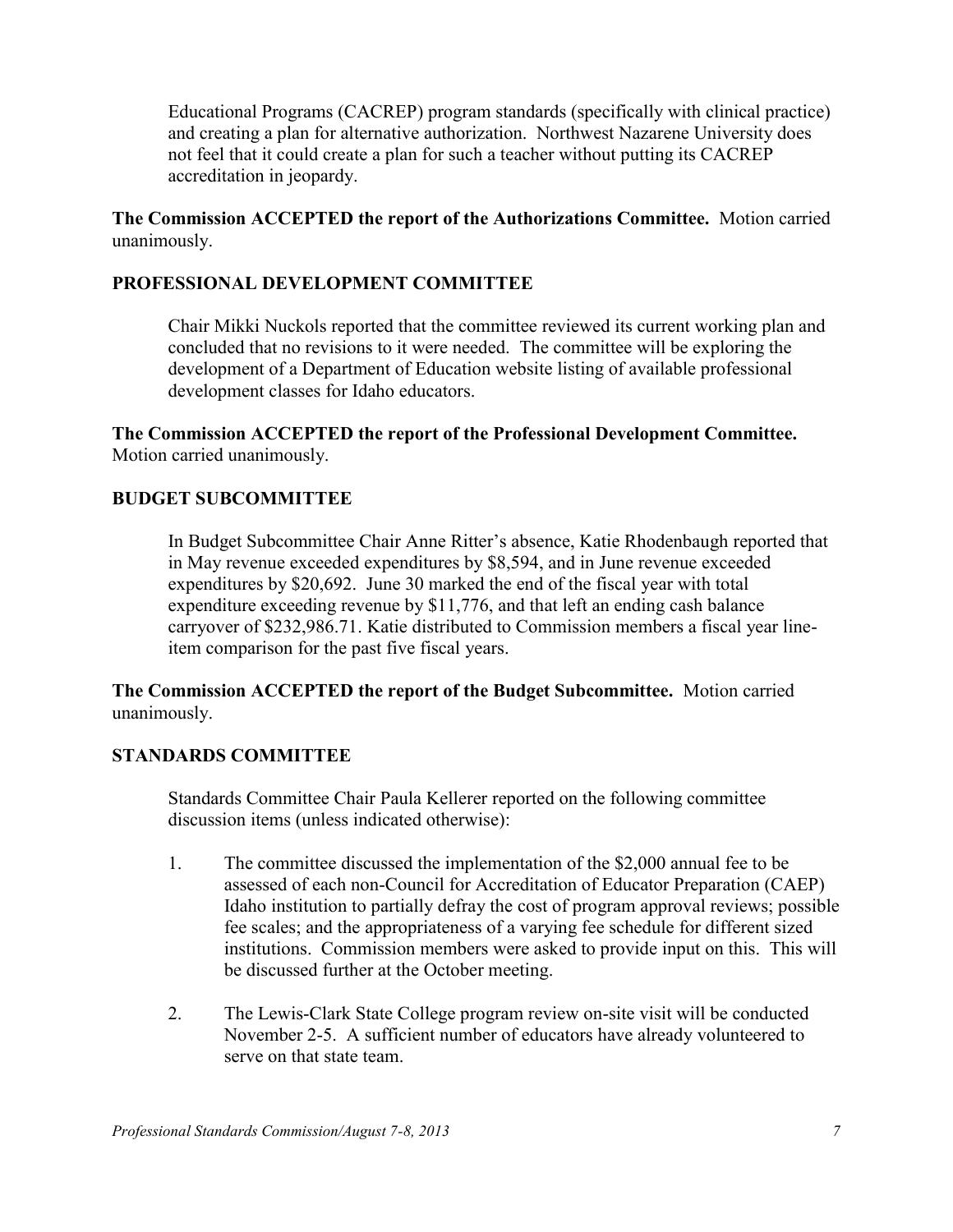- 3. The committee discussed the Physical Science endorsement and concluded that this type of composite endorsement would better serve the needs of Idaho students by being drafted into a Science Technology Engineering and Mathematics (STEM)-type endorsement aligned to the Idaho Core. Commission members were asked to request the stakeholder groups in their constituencies to provide input on this.
- 4. The new Interstate Teacher Assessment and Support Consortium (InTASC) Core Teaching Standards have been incorporated into the Danielson Framework for Teaching form. That revised framework will be posted to the Department of Education website, and Katie Rhodenbaugh will also email the revised form to the education deans.
- 5. The first annual Educator Preparation Clinic will be held in Boise on September 13. The clinic will bring clarity to issues involving certification, endorsements, background investigation, clinical practice, Praxis testing, etc.
- 6. The committee reviewed its working plan and the Commission Procedures Manual and forwarded their proposed revisions to those documents to Katie Rhodenbaugh. The committee anticipates having to make changes to the language in their working plan Objective #3 as the National Council for the Accreditation of Teacher Education (NCATE) transitions to CAEP.
- 7. The committee discussed the possibility of an ethics symposium in the near future to draw the awareness of key stakeholders to the importance of defining/addressing the necessary change needed in ethics training for Idaho educators.

**The Commission ACCEPTED the report of the Standards Committee.** Motion carried unanimously.

## **EXECUTIVE COMMITTEE**

Chair Dan Sakota reported that the Executive Committee met with Andy Snook, Shannon Haas, and Annette Schwab to discuss ethics case information.

**M/S (Meyer/Henry): To move the Executive Committee into Executive Session to review and discuss investigation records exempt from disclosure as prescribed by Idaho Code §67- 2345(d).** Motion carried unanimously.

Andy Snook reviewed the cases needing Executive Committee decisions.

**M/S (Ritter/Bierne): To move the Executive Session of the Executive Committee into Open Session to vote on investigation records exempt from disclosure as prescribed by Idaho Code §67-2345(d).** Motion carried unanimously.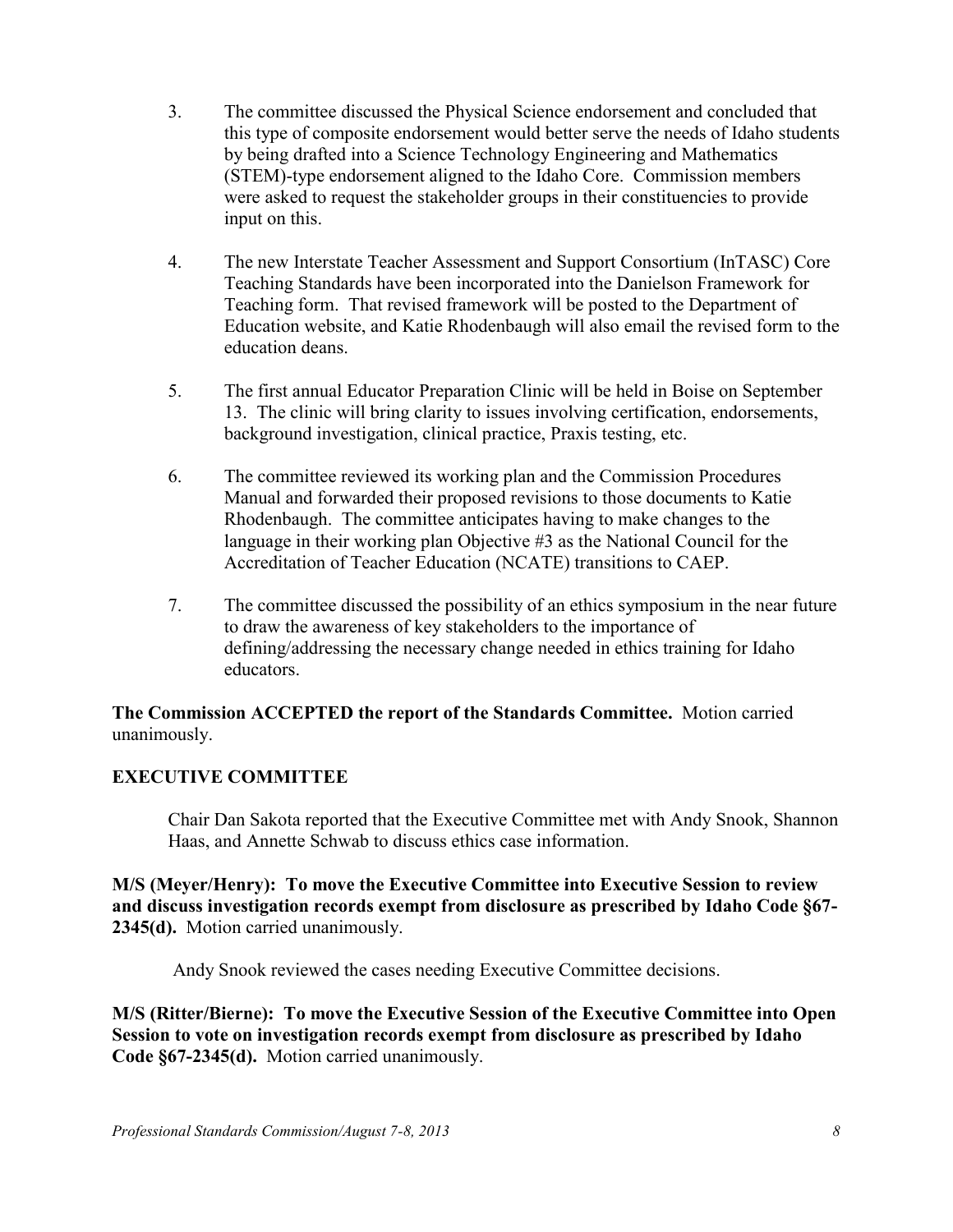Chair Dan Sakota reported that the Executive Committee reviewed 11 cases and found Probable Cause in 8 of those. There are currently 7 cases under investigation, 7 cases pending stipulation, 8 cases in which the administrative complaints are to be filed, 5 default cases, and 1 case of voluntary surrender.

Cases closed included the following:

| #20707 -    | Reinstatement                                                      |
|-------------|--------------------------------------------------------------------|
| $\#21012 -$ | No Sufficient Grounds                                              |
| $#21102 -$  | Hearing Panel Decision/Can Apply For Any Certificate Qualified For |
| $\#21201 -$ | Letter of Reprimand                                                |
| $\#21231 -$ | <b>Permanent Revocation</b>                                        |
| $#21320 -$  | No Sufficient Grounds                                              |

Andy Snook updated the Executive Committee on one ethics hearing that had been held recently. The committee also reviewed and revised its working plan.

Both the committee and the full Commission discussed participation in the NASDTEC PPI to be held in Boise on October 23-25.

**M/S (Raney/Nuckols): To authorize Commission staff to make arrangements for appropriate Commission staff/members to attend the 2013 NASDTEC Professional Practices Institute, staying within the allotted budget amount of \$10,000.** Motion carried unanimously.

## **LEADERSHIP TEAM**

Esther Henry reported that the Leadership Team met by teleconference on July 24. They discussed the August meeting agenda and reviewed the budget. It was decided to no longer provide new members with Commission binders, but new members will continue to receive Commission bags. Leadership Team teleconferences for the coming year are scheduled for October 2, January 8, March 5, and May 14. Committee chairs were asked to provide Katie Rhodenbaugh with working plan and Procedures Manual updates.

**The Commission ACCEPTED the report of the Leadership Team.** Motion carried unanimously.

## **ADMINISTRATIVE REPORT**

Christina Linder (unless indicated otherwise) reported on the following:

1. Idaho has adopted an evaluation model for administrators that we previously had not had in the state. The Proficiency Assessment for this is being piloted during the 2013-2014 school year. It is available through Teachscape and validated by ETS. It allows administrators or anyone doing evaluations to go through this training and become certified as an evaluator, thus assuring inter-rater reliability across the state. This year it is also being offered to anyone in an administrator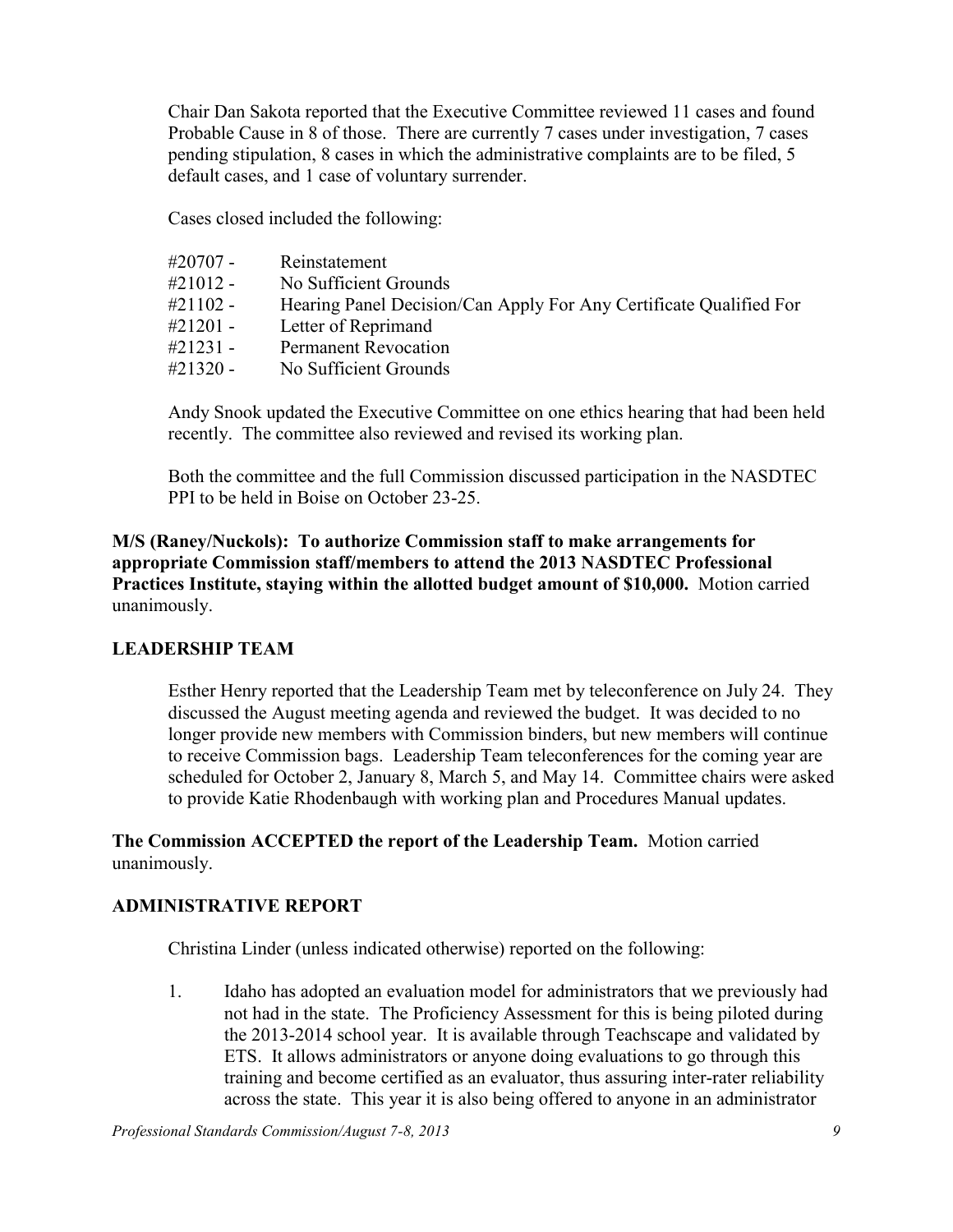preparation program at the state's cost. It is expected that candidates will voluntarily take it this year or take it the following year, when funds may/may not be available, or it will be granted in licensures, so that candidates will be given interim administrator certificates until the requirement is met.

- 2. Work continues at implementing Schoolnet, the statewide student instructional management system, into the teacher preparation and administrator preparation programs of Idaho's higher education institutions. Christina asked that institutions provide her with feedback on the progress of this effort. There is a part of Schoolnet called the Educator Development Suite (EDS) that is now ready to pilot. It helps personalize learning for educators by marrying measures of educator development with student performance and then linking this information to resources that foster professional growth. The Department of Education is now looking for higher education/K-12 partnerships to pilot the EDS evaluation/professional development capture.
- 3. Now that all public comment has been either incorporated or addressed, the finalized draft of the educator evaluation board rule will go to the State Board next week. It will have temporary proposed rule status and, as such, will become immediately effective once approved.

The Department of Education will be subjected to a federal monitoring by U.S. Department of Education personnel this month; they will be looking at how accurately Idaho has portrayed its implementation/process for getting the ESEA Waiver in place.

- 4. As a part of the Idaho Higher Education Coalition, all higher education institutions have collaborated and have contracts in progress for university supervisors, faculty, and cooperating teachers to pilot rater reliability in the area of clinical practice. The higher education institutions have also convened to review Chief Council of State School Officers (CCSSO) recommendations and CAEP standards, create a strategic plan, and submit a grant application to CCSSO based on the support of key stakeholders.
- 5. The Department of Education, through Title II funding, is currently attempting to provide as much support as possible to the different levels of people involved in evaluator training. There will be 6-day face-to-face training for administrators in all three regions; 2-day face-to-face follow-up facilitator training for those who have already passed the test/are working on it/already taken the above-mentioned 6-day training (coaching stances, "Learning Focused Supervision", how to move teacher performance in a truly collaborative way); and 4-day face-to-face training for mentors, cooperating teachers, university supervisors, and higher education faculty.
- 6. The Great Teachers and Leaders Subcommittee and a fiscal management group have met recently under the direction of the Governor's Task Force for Improving Education. The subcommittee is exploring a career ladder of teacher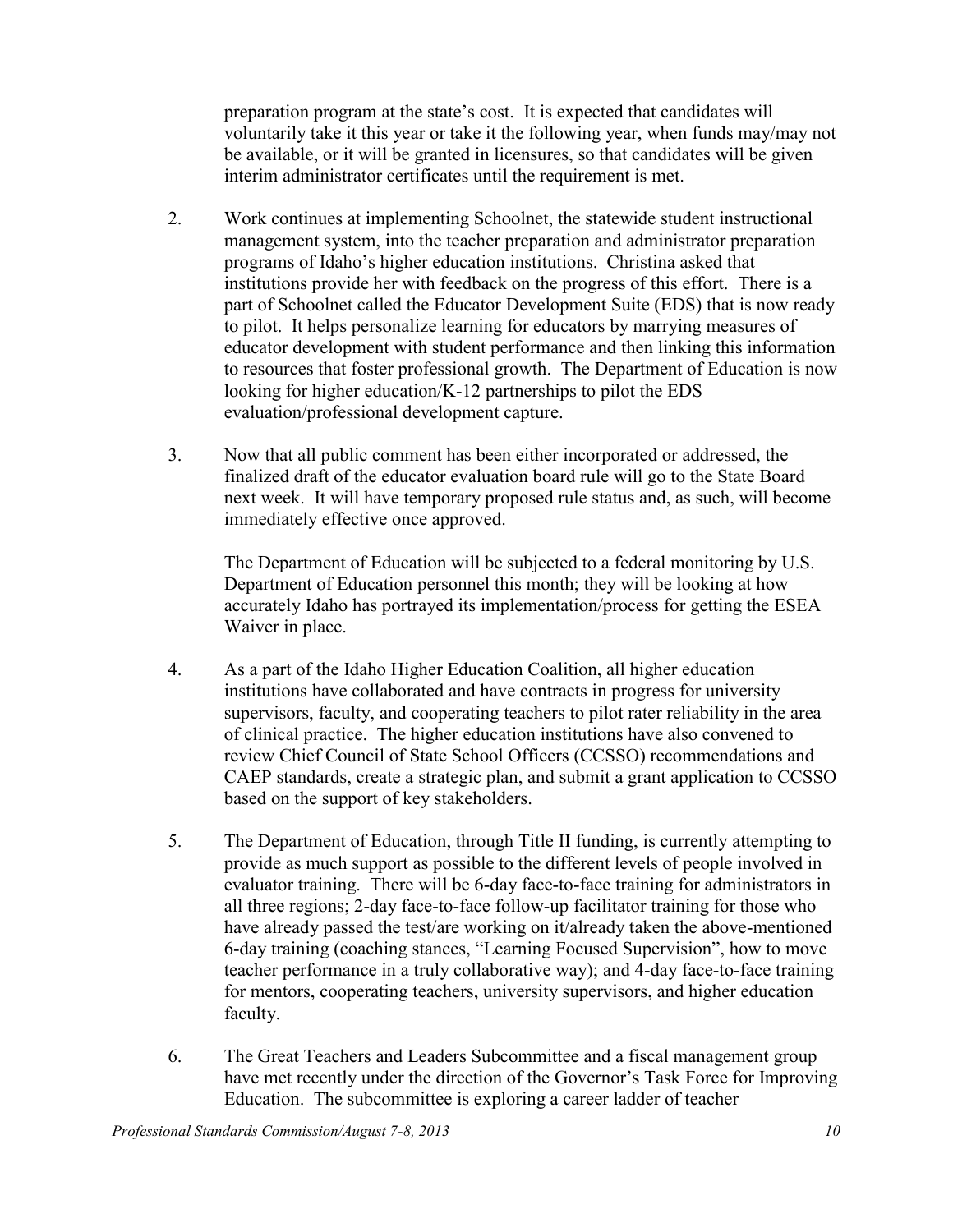compensation; the other group is looking at teacher licensure, how to get more teacher leadership positions, etc. There will likely be a recommendation for tiered licensure tied to a career ladder coming forth from this effort.

- 7. Two Idaho school districts and a higher education team are working with the American Institutes for Research (AIR) Center on Great Teachers and Leaders Partnership to align the core instructional shifts needed to teach the Common Core with Idaho's evaluation instrument.
- 8. The work of the Idaho Mathematics Steering Committee continues. Temporary proposed rule to change Mathematical Thinking for Instruction language to "MTI or equivalent state-approved coursework" will be submitted to the State Board for approval consideration. The Student Affairs in Higher Education (SAHE) grant has been awarded. With that, Idaho has funded regional math centers with regional math specialists at public universities. Both public and private universities are making progress toward developing preservice requirements and suggested evidence with assistance from the AIR. The Summer Academy on Math Education was also started.
- 9. There continues to be a great amount of interest in more secondary professionaltechnical teachers obtaining the Limited Math endorsement. Despite that fact, however, the effort has stalled, as there is not yet any partnership from Professional-Technical Education on helping fund it.
- 10. The National Council on Teacher Quality (NCTQ), a research and policy group that generates reports on state certification laws and issues, recently released a report on higher education. Less than 10 percent of the rated programs in the country earned three stars or more. The professional standards boards in some states responded to the report. The ongoing impact of the report is uncertain.
- 11. The Idaho Statewide System of Support Alliance is a group that has expanded to now include closer collaboration with every director in the Department of Education participating. The focus is now on common data in evaluating events and common goals across departments, thus ensuring that funds are being spent appropriately and that the needed impact is occurring.
- 12. The Department of Education recently had an Office of Inspector General (OIG) audit of its virtual schools to determine if Idaho is providing the kind of technical support necessary, holding those schools accountable for the same standards as brick-and-mortar schools, etc. The focus seemed to be on K12 affiliates.
- 13. Upcoming events and staff participants are:

CAEP Fall Conference – Linder/Rhodenbaugh; September 18-20 in DC Lewis-Clark State College Program Review – Linder/Rhodenbaugh; on-site visit scheduled for November 2-5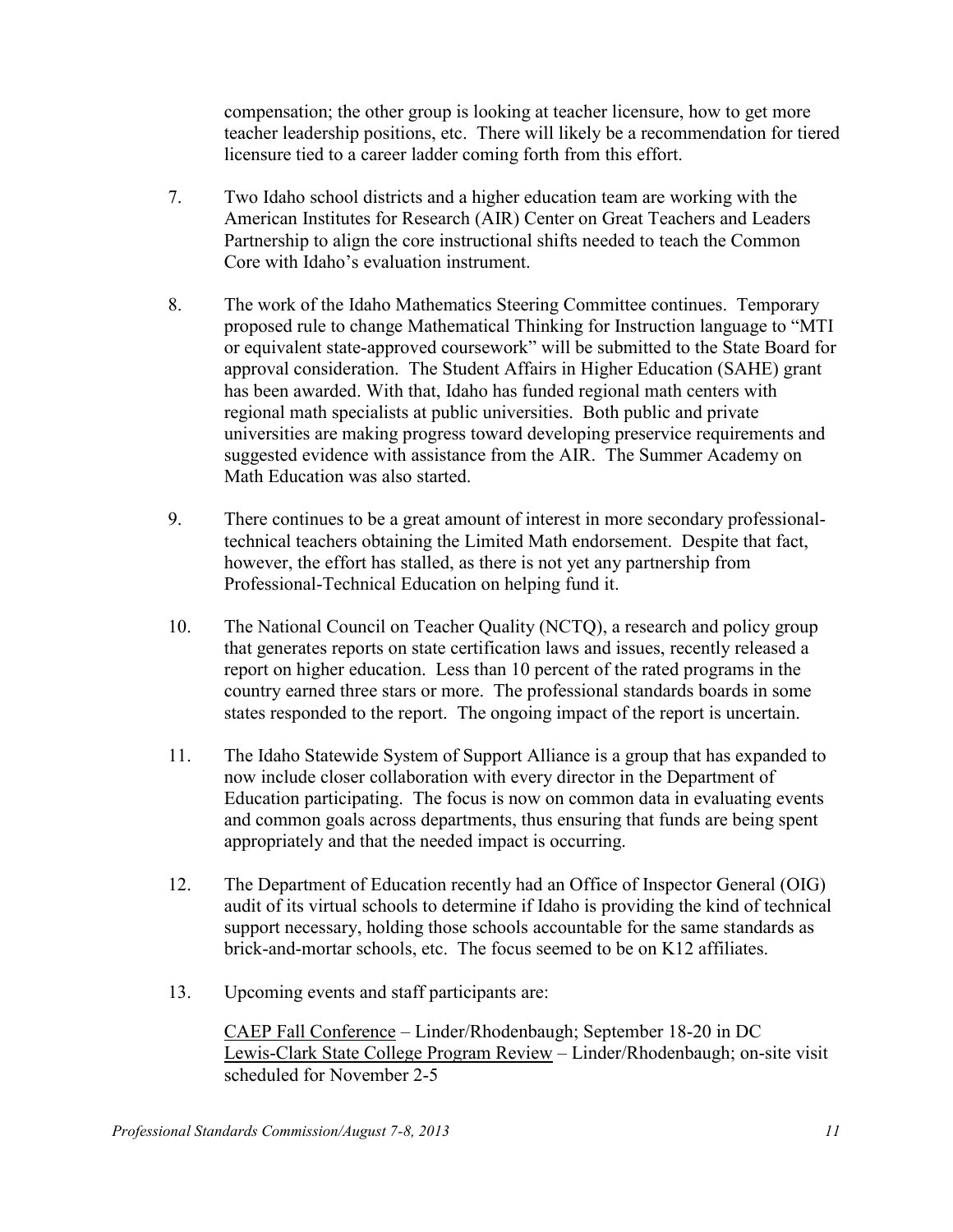### **OLD BUSINESS**

### **NASDTEC Annual Conference Update**

Christina Linder and Katie Rhodenbaugh attended the 2013 National Association of State Directors of Teacher Education and Certification (NASDTEC) Annual Conference in June. Katie reported that a session entitled "Growing with InTASC: Standards Continuum for Reflective Teaching Practice" was especially helpful; Charlotte Danielson spoke on the TEACHSCAPE Project and promoting professional learning through teacher evaluation so that it is not a punitive measure but a real help with professional growth; and ETS spoke about a test they have regenerated and also their work with the ethics assessment. Christina reported that Yong Zhao of the University of Oregon spoke and is an advocate for thinking very differently about what we do, using resources that we have not thought of using before, questioning what we are doing, and preparing global citizens; most of the sessions that she attended were those that would be helpful in writing the CCSSO grant (see page 10, ADMINISTRATIVE REPORT, item 4); policy people from Westat, the federal government, and the data quality organization spoke about longitudinal data and the increasingly important role it will play in evaluating teachers, administrators, preparation programs, and school effectiveness; and NASDTEC will be holding the first of what will become an annual winter symposium on February 2-3 in Newport Beach, and it will focus on teacher preparation. Christina will also share specifics of the NASDTEC Annual Conference at the upcoming IACTE meeting.

### **NEW BUSINESS**

### **Ethics Symposium**

Commission members discussed the need for a gathering of Idaho stakeholders to begin a conversation on the necessity for a national code of ethics for a fiduciary profession such as teaching.

**M/S (Bierne/Henry): To have Christina Linder form a small group with the purpose of organizing a symposium on ethics preceding the Professional Practices Institute conference. The purpose of this symposium is to start a conversation on ethics with stakeholders and measure the status of the ethics issue in the state.** Motion carried unanimously.

Commission members/staff who volunteered to be a part of the above-mentioned small group were: Clara Allred, Shannon Haas, Paula Kellerer, Laural Nelson, Mikki Nuckols, Tony Roark, Annette Schwab, and Andy Snook.

### **Commission Procedures Manual Revisions**

Members suggested the following revisions to the Commission Procedures Manual:

• Page 6, A. Duties of the Officers, 1. Chair, item  $g - add$  "as deemed necessary for Commission business" at the end of the phrase "Represents the Commission, or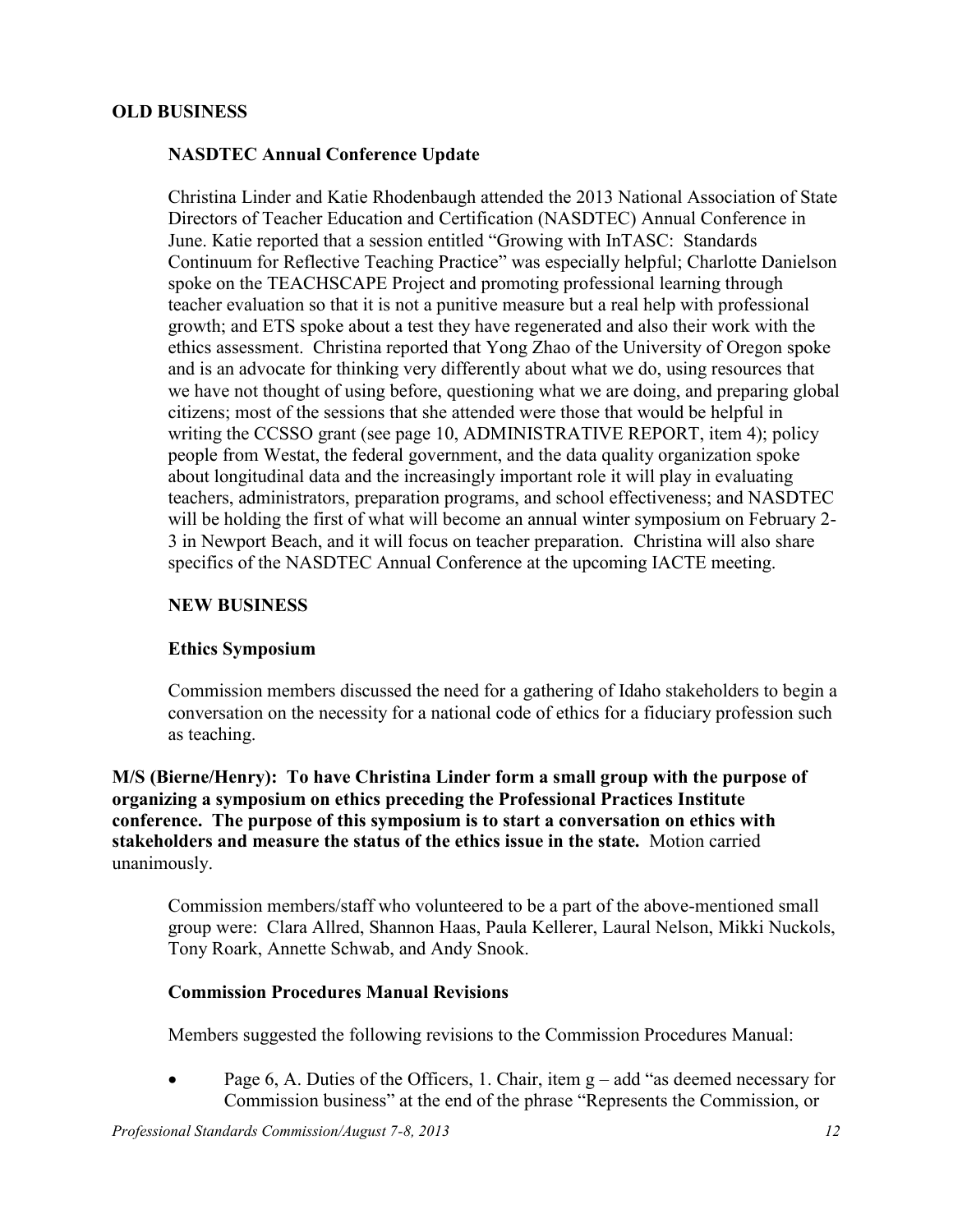designates a representative to represent the Commission, at State Board of Education meetings."

- Page 6, B. Duties of the Committee Chairs, item 7 change "before" to "during."
- Page 6, B. Duties of the Committee Chairs, add item "8. Becomes familiar with Robert's Rules of Order."
- Page 13, under E., delete item 4 (line of jumbled letters caused by printing error).
- Page 13, add the following bulleted phrase under G, item 2: "A Letter of Concern may be issued as warranted by the Executive Committee."
- Page 28, Appendix F: INVESTIGATIVE FLOWCHART, change "Forward to Bob for Investigation" to "Forward to Investigator."

## **M/S (Raney/Bierne): To accept the proposed revisions to the Commission Procedures Manual.** Motion carried unanimously.

# **COMMUNICATION PLAN**

Paula Kellerer reported that items of interest in these meeting minutes that members may want to communicate to their constituencies include:

- Proposed rule changes for implementing the Smarter Balanced assessment will be presented at August State Board meeting; TJ Bliss is managing that transition; rule change to allow ninth graders to bank their ISAT scores and use appropriate 8<sup>th</sup> grade credits toward graduation; summer classes taken the junior year will count toward the required math class in the senior year; College Access Challenge Grant will provide free training for counselors in September (see page 1, STATE BOARD REPORT).
- Troy Hutchings made presentation on teacher ethical decision making; IHEs to determine if that is being taught or if it is being incorporated; PSC to explore ethics symposium to convene prior to PPI (see page 3, ETHICS PRESENTATION; page 12, NEW BUSINESS, Ethics Symposium).
- Standards Committee strongly leaning toward institutions choosing not to be NCATE-accredited to pay for onsite expenses of program review and a slidingscale annual fee; input needed (see page 7, STANDARDS COMMITTEE, item 1).
- Standards Committee strongly considering elimination of current Physical Science endorsement and exploration of STEM; input from stakeholder groups needed now (see page 8, STANDARDS COMMITTEE, item 3).
- New InTASC core teaching standards are aligned with Danielson framework; will be posted on website soon (see page 8, STANDARDS COMMITTEE, item 4).
- Educator Preparation Clinic scheduled for September 13 (see page 8, STANDARDS COMMITTEE, item 5).
- NASDTEC PPI in Boise on October 23-25 (see page 9, EXECUTIVE COMMITTEE).
- Administrator preparation piloting Proficiency Assessment through Teachscape (see page 9, ADMINISTRATIVE REPORT, item 1).